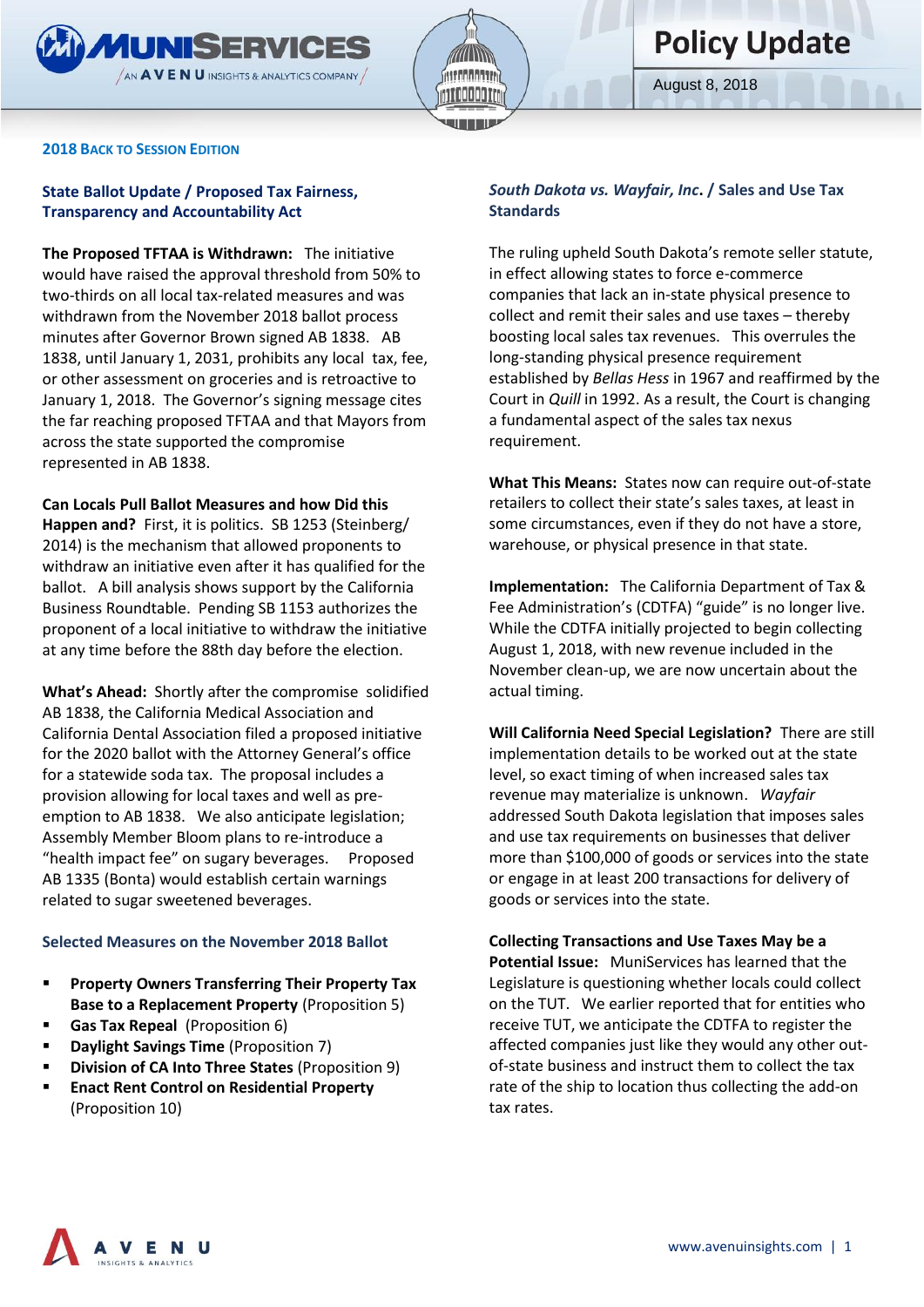



August 8, 2018

**The Revenue:** MuniServices is currently basing its preliminary sales tax revenue estimates for California agencies on the Government Accounting Office estimates for uncollected internet sales tax across the nation of roughly \$8 to \$13 billion. As a point of reference, total US Amazon retail ecommerce sales (gross merchandise value) are expected to hit \$258.22 billion in 2018, up 29% over 2017—far exceeding total US retail ecommerce's growth of 16%. While Amazon already collects and remits sales taxes, the volume and growth of the ecommerce industry is significant.

**Countywide Pools:** The decision impacts revenues from "use" taxes. The revenues will flow to the countywide pools because the distinction remains for those businesses that have a physical presence in California versus not.

**Congressional Action / Implementation Moratorium:**  Some stakeholders are advocating for Congress to create a six-month moratorium on sales tax collection to help businesses comply with different state statutes.

### **LEGISLATIVE & POLICY ROUNDUP**

*The Legislature reconvened from Recess on August 7 and must act on bills by August 31. The Governor will have until September 30th to sign or veto measures. Please refer to leginfo.ca.gov for up to date bill information. Please note this report includes active bills. Refer t[o https://www.avenuinsights.com/category/governments-relations/](https://www.avenuinsights.com/category/governments-relations/) for previously published reports.* 

### **Sales and Use Taxes/ District Taxes**

# **Change Local Sales Tax Revenue from On-Line Transactions Allocation from Point of Sale to Point of**

**Delivery:** MuniServices was told by the author's office that while not technically dead, Senator Glazer may no longer push SCA 20 forward. SCA 20 would, if approved by the voters, shift the allocation of sales and use tax for all online purchases from point-of-sale (POS) to point-of-destination. While the current system allows jurisdictions that house distribution centers and warehouses that fulfill internet sales to receive sales and use tax allocations, those jurisdictions would lose these revenues under SCA 20, and cities and counties with residents that make purchases online would instead receive increased revenues. **(SCA 20 / Glazer)** (Winners and Losers)

### **Sales and Use Tax Exemption (State and Local):**

**Charitable Thrift:** Deletes the January 1, 2019 sunset. The exemption applies if the purpose of the thrift store is to obtain funding for medical, hospice, or social services provided to individuals with HIV or AIDS by the nonprofit organizations. The CDTFA reports this bill would result in an annual revenue loss of \$1.1 million. **(SB 1484/ E. Hernandez)** (Revenue Loss)

**North Lake Tahoe Transportation Authority, and City of Berkeley: Transactions and Use Tax – Exclusion from the 2% Cap:** Would authorize these jurisdictions to impose a tax for general or specific purposes at a rate of no more than 0.5% that would exceed the combined rate limit of 2%, if the city adopts an ordinance proposing the tax and is approved by the voters. The author during Senate Governance and Finance Committee's June 20 hearing said he would welcome other localities coming to him to be included in his bill. **(AB 2920/ Thurmond)**(Revenue Tool)

# **Sales and Use Tax Exemption (State and Local): Military and Veterans Medical Facilities:** Exempts "building materials and supplies" purchased for use in the construction of a "qualified facility." MuniServices confirmed that SB 1007 will no longer include a retroactive exemption. **(SB 1007/ Hertzberg)** (Revenue Loss)

### **Property and Parcel Taxes / DTT**

**Community Land Trust:** For lien dates after January 1, 2019, provides a welfare exemption (used exclusively for religious, hospital, scientific, or charitable purposes) if the property is owned by a community land trust. The exemption would apply if the property is being or will be developed or rehabilitated for certain housing. **(SB 1056/ Beall)** (Revenue Loss)

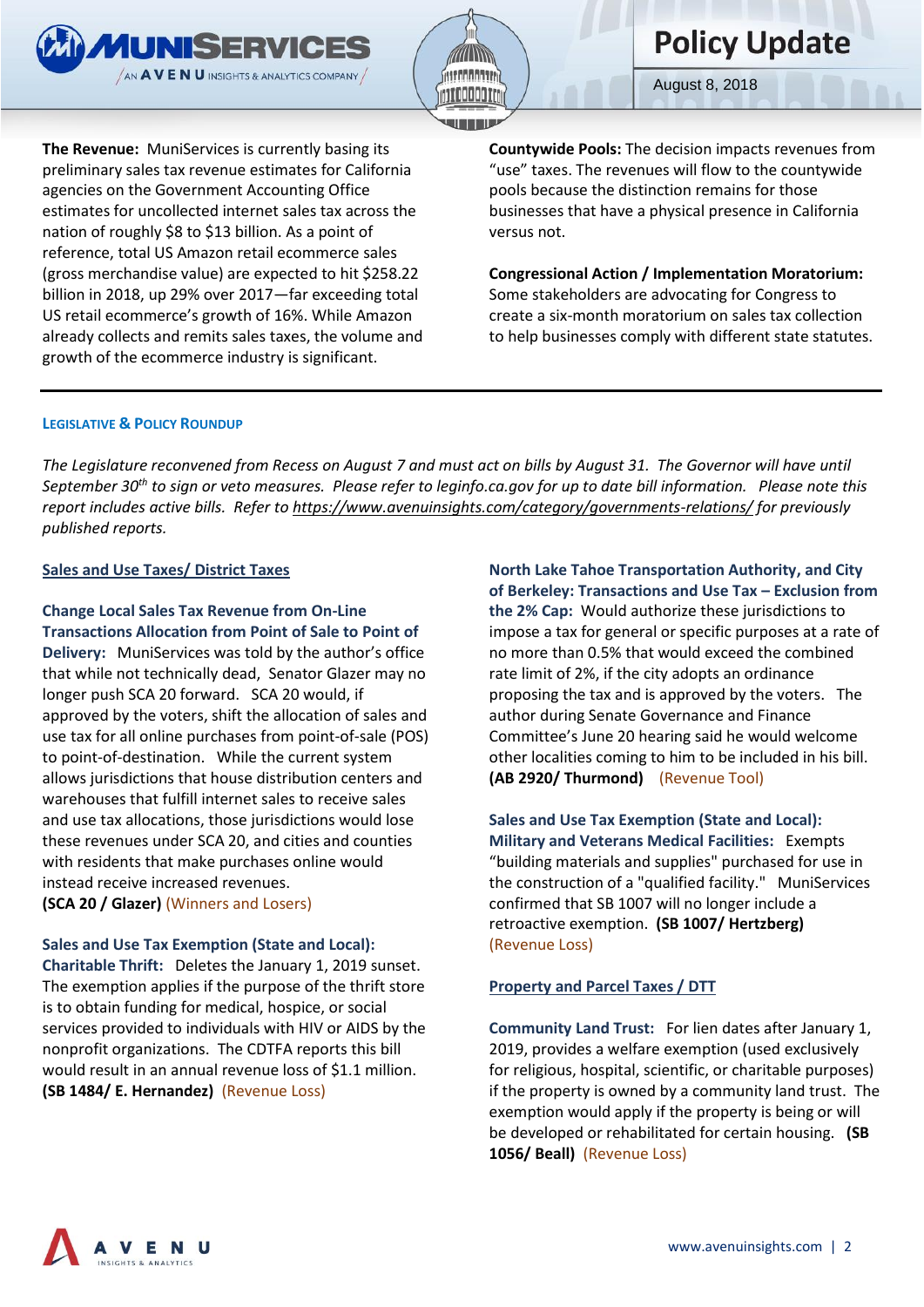August 8, 2018

**Local Parcel Taxes Imposed by School Districts:** Would allow parcel taxes to apply uniformly to unimproved properties taxed at a lower rate. **(AB 2954/ Bonta)** 

**MUNISERVICES**  $\sqrt{3}$  AVENU INSIGHTS & ANALYTICS COMPANY

**Exemption From School Parcel Taxes**: Davis Joint Unified School District: Would allow the voters in this district to decide whether to provide a parcel tax exemption for public school employees. **(SB 958/ Dodd)**

**Qualified Special Taxes: Exemption: Information (Parcel Tax):** If a school district qualifies for an exemption from a special tax, would require a county tax collector to include a hyperlink identified as 'Parcel Tax Exemptions,' on the tax collectors' homepage. **(AB 2458/ Weber)**

**Property Tax Backfill for Local Government Due to October 2017 Fires and Southern California Mudslides:**  Provides \$32.9 million to backfill the property tax revenue losses that cities, counties, and special districts will incur in 2017–18 and 2018–19. **(State Budget)**

## **Business License**

**GO-Biz Information Technology/ Master Business License Center:** Would recast provisions related to CalGold, renaming the center the "Master Business License Center," and requiring GO-Biz Information Technology to establish an electronic online permit assistance center. MuniServices has asked for consideration of an amendment to include "State" to the new name in order to prevent confusion with respect to local licensing. **(AB 767/ Quirk-Silva)**

**Business Licenses/ Identification Requirements for Locals:** Requires locality that licenses businesses to accept a California driver's license or identification number, individual taxpayer identification number, or municipal identification number in lieu of a social security number if the locality requires a social security number for the issuance of a business license. **(AB 2184/ Chiu)** (Implementation Requirements)

**City Business Tax Data Exchange Program:** Removes the repeal date of January 1, 2019 for a tax data exchange agreement between the Franchise Tax Board and local governments. **(SB 855/ State Budget)** 

# **Local Governance / Additional Issues**

# **Microenterprise Home Kitchen Operations:** Establishes microenterprise home kitchens as a new category of

retail food facility, that cities or counties would have discretion to authorize and permit, to be operated by a resident in a private home. **(AB 626/ Garcia)** (Implementation Requirements)

**Taxicab Regulation:** Makes changes to AB 1069/ 2017 that allowed for taxicab operators to obtain one to two permits in each county, instead of permits in every city and county in which the taxi operates and allowed for fewer permit fees and business licenses. The League of Cities in its opposition letters states: "The bill is loosely drafted in a way that could allow for taxicab companies to conduct "jurisdiction shopping" by allowing a taxicab company to determine itself as "substantially located" in a city or county where it only maintains a business address, even if its driving and business activities are all conducted elsewhere. Taxicab companies would only have to furnish this self-collected information upon request, which would result in local agencies having to "chase down" which companies are doing business in their jurisdiction in a way consistent with these complicated definitions." **(AB 939/ Low)** (Implemetation Requirements)

**Digital Sign Demonstration Pilot Program:** Would authorize an enterprise initiative between Caltrans and the private sector for a new, state-of-the-art, digital sign network to provide real-time information for enhanced statewide emergency and traveler communications – at no cost to the State. The League of California opposes the bill stating: "Under existing law, local governments ensure public input from their residents regarding the design, size, illumination, and location of these signs to mitigate aesthetic and environmental impacts. AB 1405 would cut local communities out of this process. While some local jurisdictions have adopted bans of outdoor digital signs within their cities, this bill would alternatively allow Caltrans to place signs along segments of the highway adjacent to these cities despite the bans." **(AB 1405/ Mullin)** (Implementation Requirements/ Local Control)

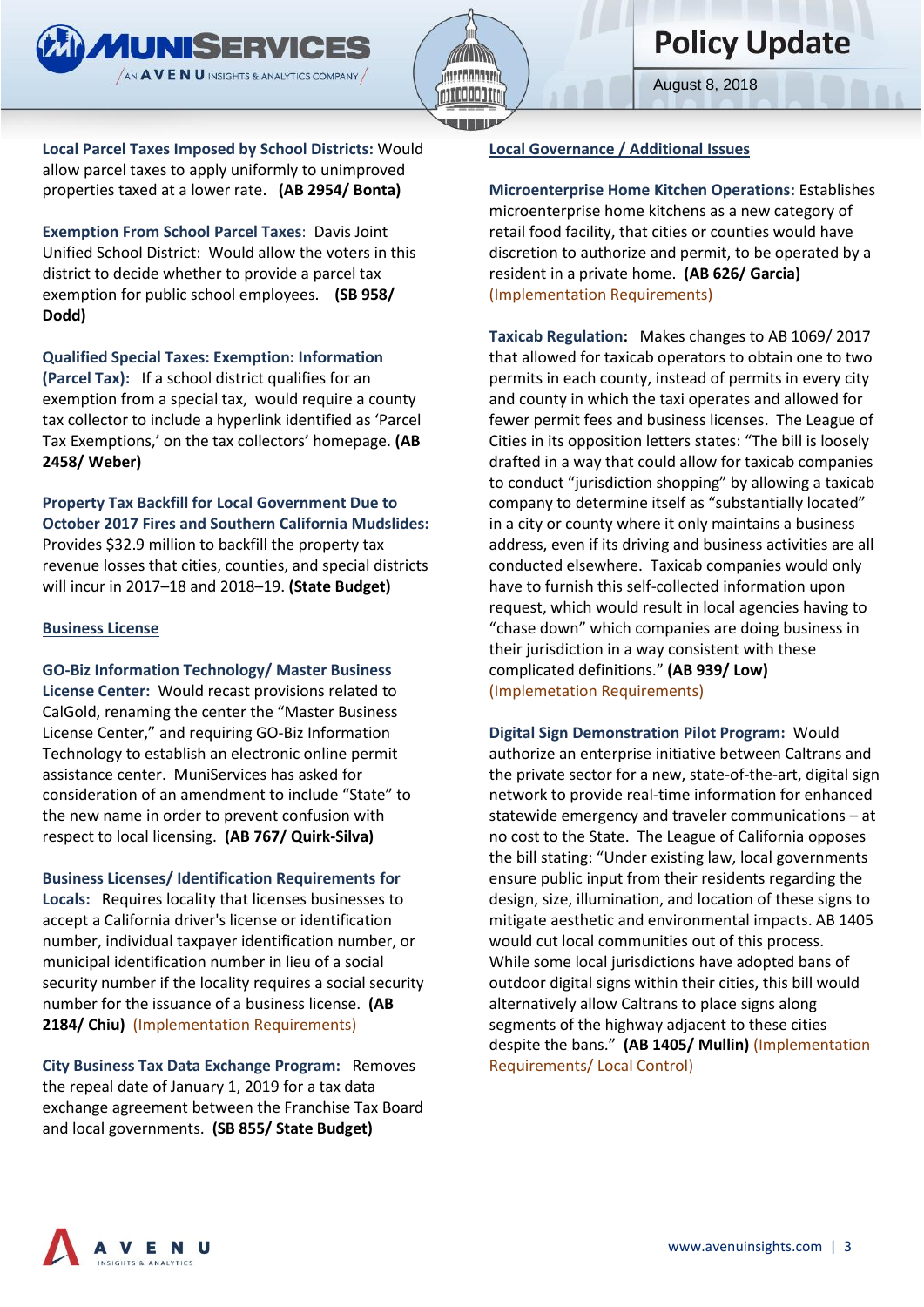



August 8, 2018

**Vision Zero Task Force:** Requires the Secretary of Transportation, by July 1, 2019, to convene the Vision Zero Task Force to evaluate whether an alternative to the current process for setting speed limits should be considered and make recommendations on other steps to increase pedestrian and bicyclist safety. This task force will incorporate several different types of members including members from academia, law enforcement, local government, labor groups, and safety experts. **(AB 2363/ Friedman)**

**Parking Penalties:** States that existing provisions requiring payment plans applies regardless of whether the unpaid parking tickets were issued before July 1, 2018. Public agencies are still in the process of implementing AB 503 (Lackey, Chapter 741, Statutes of 2017), which created a process for individuals to repay their unpaid parking penalties while being able to register and operate their vehicles. Because of the retroactive application of AB 2544, the citations currently in that process would need to be withdrawn to be compliant with the provisions in this bill. Multiplied across hundreds of local agencies, this would amount to an unnecessary loss of limited resources. **(AB 2544/ Lackey)** (Implementation Requirements/ Revenue Loss)

**Ordinances: Violation Increase:** Would among other provisions increase the amount for a first violation to \$130, \$700 for a 2nd violation of the same ordinance within one year, and \$1,300 for each additional violation of the same ordinance within one year of the first violation. Existing law limits the maximum fine or penalty amounts for infractions, to \$100 for the first violation, \$200 for a 2nd violation of the same ordinance within one year of the first violation, and \$500 for each additional violation of the same ordinance within one year of the first violation. **(AB 2598/ Quirk)** (Implementation Requirements/ Revenue Increase)

**Ordinances Review: Gambling:** Requires the Department of Justice to review and comment on any submitted ordinance within 60 days of receiving the ordinance under the Bureau Gambling Control Act. The Bureau has often taken more than a year to respond to local governments regarding review of their proposed ordinance amendments, as required by law. **(AB 2838/ Low)** 

**Local Government: Taxation: Prohibition: Groceries: Sweetened Beverages:** Would effective date of the chapter and until January 1, 2031, prohibit a local any tax, fee, or other assessment on groceries. Would allow a local agency to continue to levy and collect, enforce, or reauthorize any tax, fee, or other assessment on groceries imposed, extended, or increased on or before January 1, 2018. Would make inoperative on the effective date of this measure any tax, fee, or other assessment on groceries imposed by a local agency after January 1, 2018. Would also ban cities and counties from creating taxes on soda and other sugary drinks for more than a decade **(SB 872/ Budget)** (Local Control)

# **Sidewalk Vendors/ Licensing: Limits Local Authority:**

A local agency shall not prohibit a sidewalk vendor from selling food or merchandise in a park owned or operated by the local authority, except the local authority may prohibit stationary sidewalk vendors from vending in the park only if the operator of the park has signed an agreement for concessions that exclusively permits the sale of food or merchandise by the concessionaire. **(SB 946/ Lara)** (Implementation Requirements/ Local Control)

# **Regional Park and Open Space Districts/ Financing:**

Authorizes the formation of a regional park and open space district by the adoption of a resolution of application by a county or city that contains the territory proposed to be included in the district. Requires information, including the methods by which the district would be financed. **(AB 2600/ Flora)**

**Local Initiatives Public Review Process:** Would authorize the proponent of a county, municipal, or district initiative to withdraw the initiative at any time before the 88th day before the election, whether or not the petition has already been found sufficient by the elections official. SB 1253 from 2014 permitted proponents of statewide initiatives to withdraw an initiative up to the qualification deadline even if it has enough valid signatures to qualify for the ballot, among other provisions. **(SB 1153/ Stern)** 

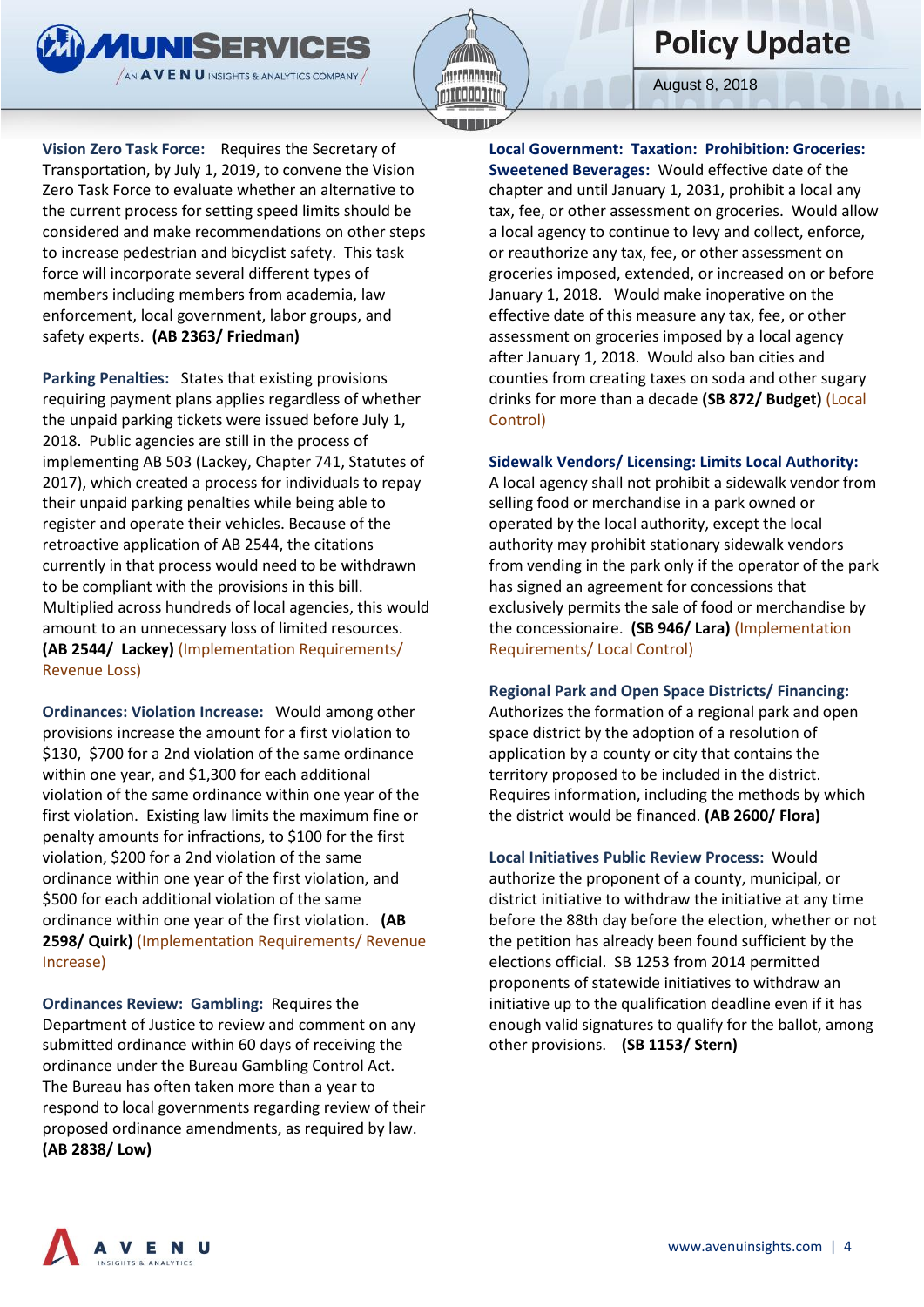



August 8, 2018

**California State Auditor: High-Risk Local Government Agency Audit Program:** Current law requires the California State Auditor to notify the Joint Legislative Audit Committee whenever he or she identifies a local government as at high risk. This bill would authorize the California State Auditor to first conduct an initial assessment, during which he or she may gather information from a local government agency for the purpose of identifying it as a high-risk local government agency. **(SB 1293/ Lara)** 

**Nuisance Abatement:** Would authorize, until January 1, 2024, a city or county to collect fines related to nuisance abatement. Would require any fines or penalties recovered to be used for supporting local enforcement of state and local building and fire code standards. **(SB 1416/ McGuire)** (Implementation Requirements)

# **Economic Development**

**Office of Sustainable Outdoor Recreation:** Promotes economic development and job growth of the outdoor recreation economy. **(AB 1918/ E. Garcia)**

**California Economic Development Strategic Plan:**  Would require the Governor's Office of Business and Economic Development to lead the preparation of a California Economic Development Strategic Plan. **(AB 2596/ Cooley)**

**Warehouses: Public Input:** Would require each local agency to provide specified information to the public before approving an economic development subsidy for a warehouse distribution center, as defined, and to, among things, hold hearings and report on those subsidies. See SCA 20/ Glazer. **(AB 2853/ Medina)**  (Implementation Requirements)

**Underground Economy:** Establishes Tax Recovery and Criminal Enforcement Task Force (TRaCE) in the DOJ to combat underground economic activities through a multi-agency collaboration to, among other things, recover state revenue lost to the underground economy. **(SB 1272/ Galgiani)**

# **Enhanced Infrastructure Financing Districts Maintence:**

Authorizes an infrastructure financing districts to fund maintenance of public capital facilities on a pay-as-yougo basis. **(SB 1145/ Leyva)** 

**Film and TV Tax Credit 3.0:** Extends the Film Tax Credit beginning July 1, 2020 and July 1, 2025. Allows the credit in the amount equal to 20% or 25% of qualified expenditures for production of films in the State of California. Limits the aggregate amount of the new credits to be allocated in each fiscal year to \$330 million, plus additional amounts. **(SB 871/ Committee on Budget and Fiscal Review)** (Economic Development Enhancement)

# **Shared Economy Housing / TOT Revenues**

**Privacy: Lodging, Common Carriers, and Public Places of Accommodation/ Protecting Local Audits:** Would prohibit entities that offer lodging, transportation, or other accommodation to the public from disclosing, producing, providing, releasing, transferring, disseminating, or otherwise communicating all or any part of any guest record, as defined, orally, in writing, or by electronic or any other means to a 3rd party, other than a California peace officer, without a court-issued subpoena, warrant, or order. MuniServices provided the authors office with language that protects locals' ability to perform TOT compliance audits. **(SB 1194 / Lara)** (Implementation Requirements)

# **Cannabis**

**Indian Tribes: Commercial Cannabis Activity:** Would amend AUMA by authorizing the Governor to enter into an agreement with a federally recognized Indian tribe authorizing commercial cannabis activity and requiring the tribe to establish a tribal cannabis regulatory commission or agency, that would exercise exclusive regulatory authority over all commercial cannabis activity, by both Indians and non-Indians, in Indian country and that requires the commission to adopt standards that meet or exceed the standards adopted under the state's regulatory framework governing commercial cannabis activity. **(AB 924/ Bonta)**

**Personal Information:** Establishes privacy protections against the unauthorized disclosure of a cannabis consumer's personal information by a cannabis licensee. Prohibits the licensee to disclose the consumer's nonpublic personal information to a third party not directly related to the cannabis transaction. MuniServices has requested that clarification language be included in the bill to allow "agents" to represent locals. **(AB 2402/ Low)** (Public-Private Partnerships)

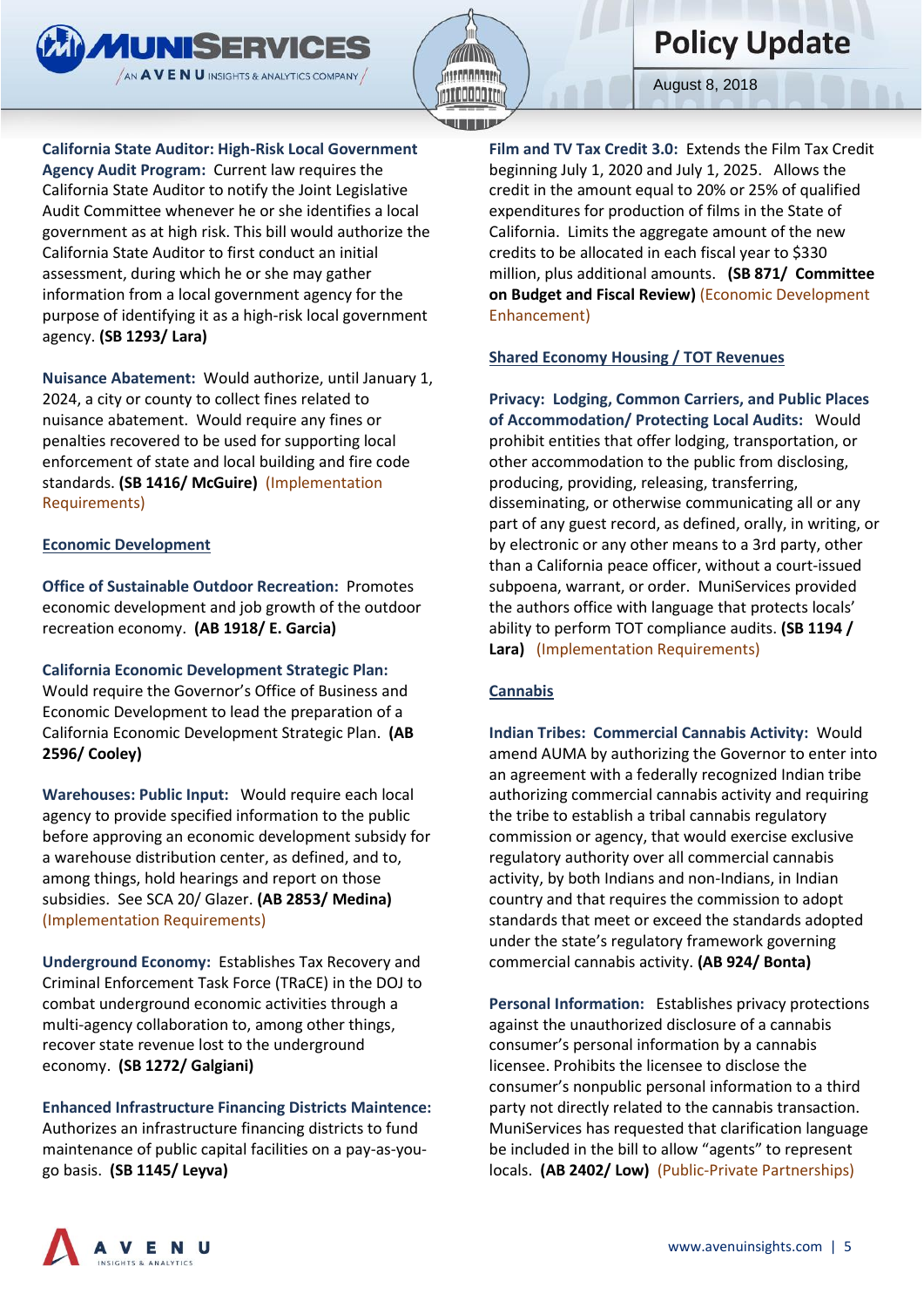

August 8, 2018

### **Cannabis: Local Jurisdiction Licensees: Event Permits:**

Would authorize a state temporary event license to be issued to a licensee for an event to be held at any other venue expressly approved by a local jurisdiction for events. AB 2020 is supported by the League of California Cities and in a letter states: "Currently, the BCC can only authorize a temporary cannabis event at a county fair event or district agricultural event. The bill would help maintain local control and could help cities support small and local cannabis businesses." **(AB 2020/ Quirk)** (Implementation Requirements)

**Cannabis: Definitions of "Immature Plant:"** Adds 18 inches as the benchmark for defining an "immature plant. " Removes ambiguity from current regulations that define mature plants as plants that are "flowering." The bill will help prevent unlawful cannabis diversion and give further scrutiny to the "seed to sale" tracking of legal cannabis. **(AB 2555 / Cooley)**

**Banks for the Cannabis Industry:** Provides for the licensure and supervision of cannabis limited charter banks and credit unions authorized to offer limited depository services to cannabis businesses. Restricts the activities to accepting deposits and issuing and redeeming special purpose checks. Prohibits these banks or credit unions from engaging in banking activity with any other financial institution that lacks a limited purpose charter. **(SB 930/ Hertzberg)** 

**Bureau of Cannabis Control Proposed Regulations:**  Includes language that undermines local authority to ban deliveries. **Comments are due August 27.**

**CDTFA Proposed Rule Making:** Taxing cannabis. **Comments are due by August 17.**

**Removing Cannabis From the Federally Controlled Substances List: (H.R. 1227 and Schumer Amendment)**

**End Cannabis Prohibition: (S. 1689)**

**Telecommunication/ Utility Issues / Net Neutrality** 

### **Multistate Regional Transmission System**

**Organization:** Would delegate to the California Energy Commission the ability to authorize the transformation of the California Independent System Operator (CAISO) into a multistate regional transmission system. Prohibits a California electrical transmission facility owner, a retail seller of electricity, or a local publicly

owned electric utility to join a multistate regional transmission system organization. MuniServices is further evaluating this proposal for impact. **(AB 813/ Holden)**

#### **Telecommunications: Universal Services Programs:**

Would extend the sunset date for both the California High-Cost Fund-A (CHCF-A) and the California High-Cost Fund-B (CHCF-B) in order to continue to provide affordable basic telephone service to rural California. AB 1959 is supported by the League of California Cities.

An analysis states: "Building and maintaining telecommunication networks in rural regions would result in a high cost for customers without support from California's High Cost Fund-A and B programs." CHCF-A and the CHCF-B were established to subsidize both small independent telephone companies and large telephone corporations to provide service in the rural and smaller metropolitan communities. These subsidies are paid for by surcharges on telephone bills. **(AB 1959/ Wood)** 

## **County Services Area (CSA): Broadband: Net**

**Neutrality:** Allows CSAs to provide broadband Internet access service, and requires that any public entity providing broadband Internet access service do so in accordance with "net neutrality" principles. Net neutrality is the principle that Internet service providers (ISPs) should not discriminate against legal content and applications by charging content providers different delivery speeds to deliver their content. **(AB 1999/ Chau)**

**Water Utility Service: Sale of Water:** Allows for cityowned water systems serving less than 10,000 people to sell the system without first going to an election. Requires the city to determine that it is uneconomical and not in the public interest to own and operate the public water utility and allows the sale if 4/5th of the city's legislative body adopts a resolution. **(AB 2339 / Gipson)** (Implementation Requirements/ Local Control)

**Net Neutrality/ Broadband Internet Access:** Would codify portions of the recently-rescinded Federal Communications Commission rules protecting "net neutrality." It is unclear whether this will affect UUT receipts from OTT streaming video. **(SB 822/ Wiener and SB 460 / De Leon)**